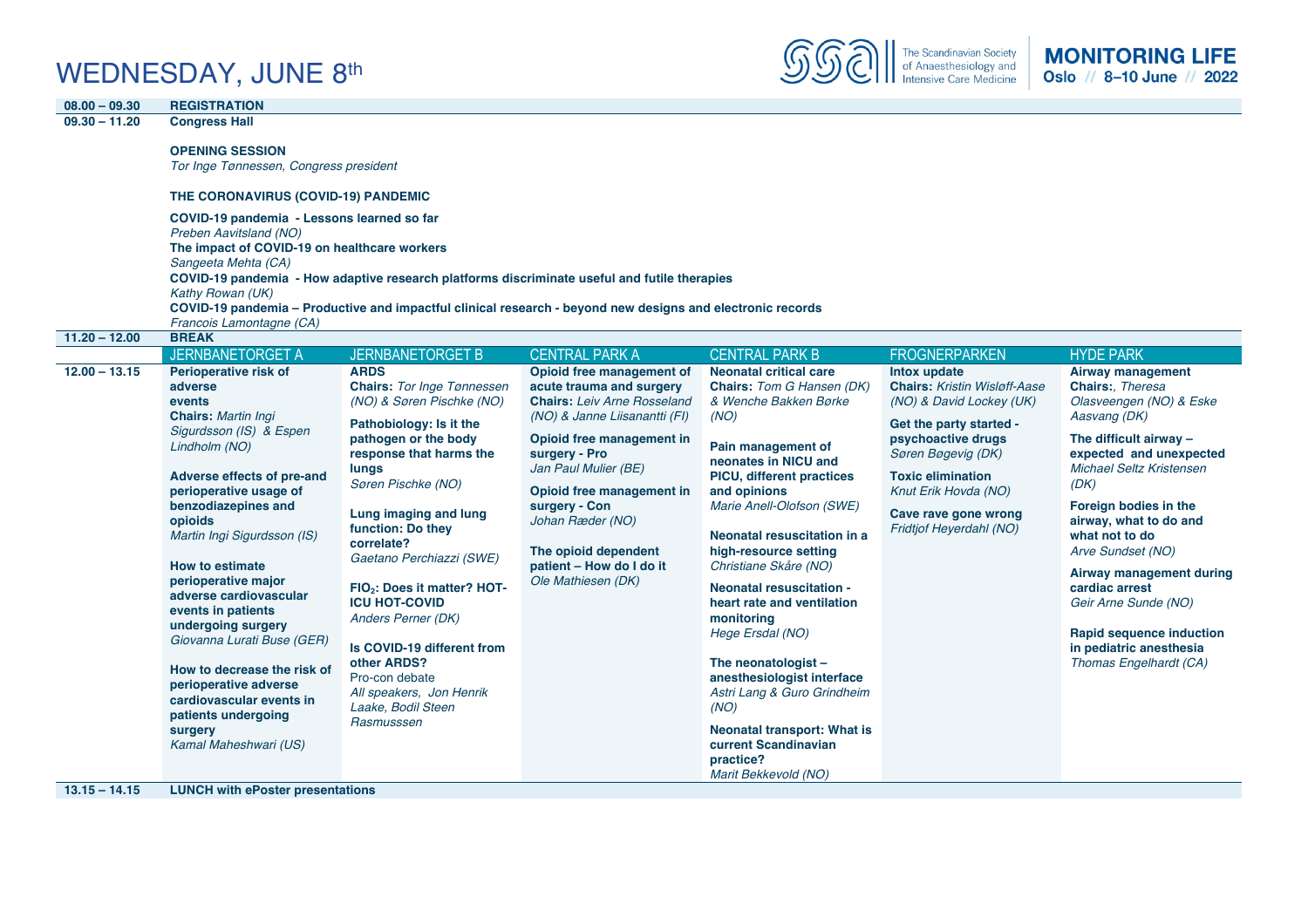# WEDNESDAY, JUNE 8th



#### **MONITORING LIFE** Oslo // 8-10 June // 2022

| $14.15 - 15.30$<br><b>Preparing for disaster</b><br><b>Clinical Trials</b><br>Anesthesia and the<br><b>Renal Failure</b><br><b>Peripheral nerve blocks</b><br><b>Trauma</b><br>Chairs: Hans Flaatten (NO)<br>Chairs: Max Bell (SWE) &<br><b>Chairs:</b> Tor Inge Tønnessen<br>enviromental impact<br>Chairs: Axel Sauter (NO) &<br>& Martin Ingi Sigurdssin (IS)<br>(NO) & Michael Haney<br><b>Chairs:</b> Espen Lindholm<br>Gisli Sigurdsson (IS)<br>Leiv Arne Rosseland (NO)<br>& (SWE)<br>(NO) & Jean Paul Mullier<br>(SWE)<br>Preparing for a pandemic<br><b>Adjuvants to local</b><br>Anesthesiological<br>(BE)<br><b>Optimising the anaesthetic</b><br>Espen Nakstad (NO)<br>What every clinician needs<br><b>anesthetics</b><br>management of the trauma<br>plan for patients with renal<br>to know to interpret trials<br>Pia Jæger (DK)<br>patient<br>National survey on<br><b>Training for disaster</b><br>failure<br>Per Olav Vandvik (NO)<br>Nils Oddvar Skaga (NO)<br>Martin Ingi Sigurdsson (IS)<br>sustainable anesthesia<br>Gertrude Nieuwenhuijs-<br><b>Fascial plane blocks: the</b><br>Taking control over the<br>practice in Norway<br>Moeke (NL)<br><b>High risk transfers</b><br>way to go or a dead end?<br>The trauma patient during<br>statistical analyses<br>Espen Lindholm (NO)<br>Fridtjof Heyerdahl (NO)<br>Per-Arne Lønnqvist (SWE<br>intensive care<br>Eirik Skogvoll (NO)<br><b>Prevention and treatment</b><br>Theresa Olasveengen (NO)<br>How to minimize the use<br>of renal failure in the ICU<br>Are we using the correct<br><b>Quadratus lumborum</b><br>Intensive care capacity<br>of environmentally<br>Max Bell (SWE)<br>before and during a<br>end - points<br>blocs: Tcchniques and<br>Improving trauma airway<br>harmful anesthesia but<br>Francois Lamontagne (CA)<br>outcomes: Lessons from<br>pandemic<br>effects<br>still provide good health<br>Renal failure in pediatric<br>Axel Sauter (NO)<br>pre-hospital practice?<br>Sten Rubertsson (SWE)<br>services<br>anaesthesia and Intensive<br>The changing profile in<br>David Lockey (UK)<br>Jean Paul Mulier (BE)<br>Care<br>clinical trials<br>The timing of regional<br>Jo Eidet (NO)<br>Kathy Rowan (UK)<br><b>Climate-neutral health</b><br>anesthesia: Pre- or<br>Acute kidney injury in<br>trauma patients admitted to<br>care. How do we get<br>postoperatively<br>the ICU<br>there?<br>Anne Holmberg (NO)<br>Meta-analysis:<br><b>Methodological concerns</b><br>Signe Søvik (NO)<br>Anand Bhopal (NO)<br><b>Anders Perner (DK)</b><br>$15.30 - 16.00$<br><b>BREAK</b><br>$16.00 - 17.15$<br>Anesthesia<br><b>Medical papers</b><br><b>Pedriactic anesthesia</b><br><b>PROSPECT (Procedure</b><br><b>Clinical Practice</b><br>Nordic young<br>Chairs: Klaus Olkkola (FIN &<br>Chairs: Michael Haney (NO)<br><b>Chairs: Gunnar Bentsen</b><br><b>Specific Postoperative Pain</b><br><b>Committee</b><br>anesthesiologists'<br>& Anders Åneman (AUS)<br>Espen Lindholm (NO)<br>(NO) & Tom G Hansen (DK)<br><b>Management</b> )<br><b>Chairs: Michelle Chew</b><br>Session<br><b>Chairs: Camilla Bråthen</b><br>Chairs: Eske Aasvang (DK)<br>(SWE) & Marius Rehn (NO)<br>Anaesthesia, neurotoxicity<br>& Leiv Arne Rosseland (NO)<br><b>Perioperative Blood</b><br>How to write (or read) a<br>(NO) & Steffen KA Pedersen<br>and the developing brain:<br><b>Pressure Management</b><br>scientific paper: what do<br><b>SSAI quideline framework</b><br>(DK)<br>The PROSPECT CONSEPT<br>why do people still worry?<br>Kamal Maheshwari (US)<br>editors look for?<br>(organisation, GRADE,<br>Tom G Hansen (DK)<br>- quidelines for the<br>Jaideep Pandit (UK)<br>endorsement, AGREE II<br><b>Ethical Dilemmas - fact of</b><br>practicing clinician<br>State of the art<br><b>Safe Paediatric Procedural</b><br>$etc.$ ),<br>Marc van de Velde (BE)<br>life or opportunity for<br>Michelle Chew (SWE)<br>perioperative use of<br>How to identify false and<br><b>Sedation and Analgesia by</b><br>improvement<br>fraudulent papers<br><b>Anesthesiologists for</b><br>oxygen<br>Peter Wilson (UK)<br><b>The Guidelines for</b><br>Christian S Meyhoff (DK)<br>John Carlisle (UK)<br>elective procedures<br><b>Ongoing SSAI guidelines</b><br>postoperative pain<br>Thomas Engelhardt (CA)<br>(presentation by task force<br>When editors are<br>management in some<br>What about the old and<br><b>Perioperative</b><br>leaders)<br>threatened by the industry<br>common procedures<br>very old patients in the<br><b>Hemodynamic assessment</b><br>Marius Rehn (NO), Anne<br>neuromonitoring: Why and<br>ICU?<br>for publishing papers with<br>Johan Ræder (NO)<br>how?<br>Theodor S Sigurdsson (IS)<br>Sofie Andreasen (DK)<br>negative results<br>Hans Flåtten (NO)<br>Francisco Lobo (UAE)<br>European guidelines on<br><b>Michael Haney (SWE)</b><br>Regional analgesia in the<br><b>Dissemination and</b><br>preanesthetic fasting<br><b>PROSPECT context</b><br><b>Assisted dying: a potential</b><br>implementation of<br>How to protect ourselves<br>Hanna Andersson (SWE)<br>Axel Sauter (NO)<br>role for anesthesia?<br>guidelines (MAGICapp)<br>from predatory papers<br>Jaideep Pandit (UK)<br>Per Olav Vandvik (NO)<br>John Carlisle (UK)<br>$17.30 - 18.30$<br><b>General Assembly Norwegian Society of Anaesthesiology (NAF)</b> |  | <b>JERNBANETORGET A</b> | <b>JERNBANETORGET B</b> | <b>CENTRAL PARK A</b> | <b>CENTRAL PARK B</b> | <b>FROGNERPARKEN</b> | <b>HYDE PARK</b>                      |
|-----------------------------------------------------------------------------------------------------------------------------------------------------------------------------------------------------------------------------------------------------------------------------------------------------------------------------------------------------------------------------------------------------------------------------------------------------------------------------------------------------------------------------------------------------------------------------------------------------------------------------------------------------------------------------------------------------------------------------------------------------------------------------------------------------------------------------------------------------------------------------------------------------------------------------------------------------------------------------------------------------------------------------------------------------------------------------------------------------------------------------------------------------------------------------------------------------------------------------------------------------------------------------------------------------------------------------------------------------------------------------------------------------------------------------------------------------------------------------------------------------------------------------------------------------------------------------------------------------------------------------------------------------------------------------------------------------------------------------------------------------------------------------------------------------------------------------------------------------------------------------------------------------------------------------------------------------------------------------------------------------------------------------------------------------------------------------------------------------------------------------------------------------------------------------------------------------------------------------------------------------------------------------------------------------------------------------------------------------------------------------------------------------------------------------------------------------------------------------------------------------------------------------------------------------------------------------------------------------------------------------------------------------------------------------------------------------------------------------------------------------------------------------------------------------------------------------------------------------------------------------------------------------------------------------------------------------------------------------------------------------------------------------------------------------------------------------------------------------------------------------------------------------------------------------------------------------------------------------------------------------------------------------------------------------------------------------------------------------------------------------------------------------------------------------------------------------------------------------------------------------------------------------------------------------------------------------------------------------------------------------------------------------------------------------------------------------------------------------------------------------------------------------------------------------------------------------------------------------------------------------------------------------------------------------------------------------------------------------------------------------------------------------------------------------------------------------------------------------------------------------------------------------------------------------------------------------------------------------------------------------------------------------------------------------------------------------------------------------------------------------------------------------------------------------------------------------------------------------------------------------------------------------------------------------------------------------------------------------------------------------------------------------------------------------------------------------------------------------------------------------------------------------------------------------------------------------------------------------------------------------------------------------------------------------------------------------------------------------------------------------------------------------------------------------------------------------------------------------------------------------------------------------------------------------------------------------------------------------------------------------------------------------------------------------------------------------------------------------------|--|-------------------------|-------------------------|-----------------------|-----------------------|----------------------|---------------------------------------|
|                                                                                                                                                                                                                                                                                                                                                                                                                                                                                                                                                                                                                                                                                                                                                                                                                                                                                                                                                                                                                                                                                                                                                                                                                                                                                                                                                                                                                                                                                                                                                                                                                                                                                                                                                                                                                                                                                                                                                                                                                                                                                                                                                                                                                                                                                                                                                                                                                                                                                                                                                                                                                                                                                                                                                                                                                                                                                                                                                                                                                                                                                                                                                                                                                                                                                                                                                                                                                                                                                                                                                                                                                                                                                                                                                                                                                                                                                                                                                                                                                                                                                                                                                                                                                                                                                                                                                                                                                                                                                                                                                                                                                                                                                                                                                                                                                                                                                                                                                                                                                                                                                                                                                                                                                                                                                                                                                           |  |                         |                         |                       |                       |                      | <b>Chairs:</b> Ingrid Elise Hoff (NO) |
|                                                                                                                                                                                                                                                                                                                                                                                                                                                                                                                                                                                                                                                                                                                                                                                                                                                                                                                                                                                                                                                                                                                                                                                                                                                                                                                                                                                                                                                                                                                                                                                                                                                                                                                                                                                                                                                                                                                                                                                                                                                                                                                                                                                                                                                                                                                                                                                                                                                                                                                                                                                                                                                                                                                                                                                                                                                                                                                                                                                                                                                                                                                                                                                                                                                                                                                                                                                                                                                                                                                                                                                                                                                                                                                                                                                                                                                                                                                                                                                                                                                                                                                                                                                                                                                                                                                                                                                                                                                                                                                                                                                                                                                                                                                                                                                                                                                                                                                                                                                                                                                                                                                                                                                                                                                                                                                                                           |  |                         |                         |                       |                       |                      |                                       |
|                                                                                                                                                                                                                                                                                                                                                                                                                                                                                                                                                                                                                                                                                                                                                                                                                                                                                                                                                                                                                                                                                                                                                                                                                                                                                                                                                                                                                                                                                                                                                                                                                                                                                                                                                                                                                                                                                                                                                                                                                                                                                                                                                                                                                                                                                                                                                                                                                                                                                                                                                                                                                                                                                                                                                                                                                                                                                                                                                                                                                                                                                                                                                                                                                                                                                                                                                                                                                                                                                                                                                                                                                                                                                                                                                                                                                                                                                                                                                                                                                                                                                                                                                                                                                                                                                                                                                                                                                                                                                                                                                                                                                                                                                                                                                                                                                                                                                                                                                                                                                                                                                                                                                                                                                                                                                                                                                           |  |                         |                         |                       |                       |                      |                                       |
|                                                                                                                                                                                                                                                                                                                                                                                                                                                                                                                                                                                                                                                                                                                                                                                                                                                                                                                                                                                                                                                                                                                                                                                                                                                                                                                                                                                                                                                                                                                                                                                                                                                                                                                                                                                                                                                                                                                                                                                                                                                                                                                                                                                                                                                                                                                                                                                                                                                                                                                                                                                                                                                                                                                                                                                                                                                                                                                                                                                                                                                                                                                                                                                                                                                                                                                                                                                                                                                                                                                                                                                                                                                                                                                                                                                                                                                                                                                                                                                                                                                                                                                                                                                                                                                                                                                                                                                                                                                                                                                                                                                                                                                                                                                                                                                                                                                                                                                                                                                                                                                                                                                                                                                                                                                                                                                                                           |  |                         |                         |                       |                       |                      |                                       |
|                                                                                                                                                                                                                                                                                                                                                                                                                                                                                                                                                                                                                                                                                                                                                                                                                                                                                                                                                                                                                                                                                                                                                                                                                                                                                                                                                                                                                                                                                                                                                                                                                                                                                                                                                                                                                                                                                                                                                                                                                                                                                                                                                                                                                                                                                                                                                                                                                                                                                                                                                                                                                                                                                                                                                                                                                                                                                                                                                                                                                                                                                                                                                                                                                                                                                                                                                                                                                                                                                                                                                                                                                                                                                                                                                                                                                                                                                                                                                                                                                                                                                                                                                                                                                                                                                                                                                                                                                                                                                                                                                                                                                                                                                                                                                                                                                                                                                                                                                                                                                                                                                                                                                                                                                                                                                                                                                           |  |                         |                         |                       |                       |                      |                                       |
|                                                                                                                                                                                                                                                                                                                                                                                                                                                                                                                                                                                                                                                                                                                                                                                                                                                                                                                                                                                                                                                                                                                                                                                                                                                                                                                                                                                                                                                                                                                                                                                                                                                                                                                                                                                                                                                                                                                                                                                                                                                                                                                                                                                                                                                                                                                                                                                                                                                                                                                                                                                                                                                                                                                                                                                                                                                                                                                                                                                                                                                                                                                                                                                                                                                                                                                                                                                                                                                                                                                                                                                                                                                                                                                                                                                                                                                                                                                                                                                                                                                                                                                                                                                                                                                                                                                                                                                                                                                                                                                                                                                                                                                                                                                                                                                                                                                                                                                                                                                                                                                                                                                                                                                                                                                                                                                                                           |  |                         |                         |                       |                       |                      |                                       |
|                                                                                                                                                                                                                                                                                                                                                                                                                                                                                                                                                                                                                                                                                                                                                                                                                                                                                                                                                                                                                                                                                                                                                                                                                                                                                                                                                                                                                                                                                                                                                                                                                                                                                                                                                                                                                                                                                                                                                                                                                                                                                                                                                                                                                                                                                                                                                                                                                                                                                                                                                                                                                                                                                                                                                                                                                                                                                                                                                                                                                                                                                                                                                                                                                                                                                                                                                                                                                                                                                                                                                                                                                                                                                                                                                                                                                                                                                                                                                                                                                                                                                                                                                                                                                                                                                                                                                                                                                                                                                                                                                                                                                                                                                                                                                                                                                                                                                                                                                                                                                                                                                                                                                                                                                                                                                                                                                           |  |                         |                         |                       |                       |                      |                                       |
|                                                                                                                                                                                                                                                                                                                                                                                                                                                                                                                                                                                                                                                                                                                                                                                                                                                                                                                                                                                                                                                                                                                                                                                                                                                                                                                                                                                                                                                                                                                                                                                                                                                                                                                                                                                                                                                                                                                                                                                                                                                                                                                                                                                                                                                                                                                                                                                                                                                                                                                                                                                                                                                                                                                                                                                                                                                                                                                                                                                                                                                                                                                                                                                                                                                                                                                                                                                                                                                                                                                                                                                                                                                                                                                                                                                                                                                                                                                                                                                                                                                                                                                                                                                                                                                                                                                                                                                                                                                                                                                                                                                                                                                                                                                                                                                                                                                                                                                                                                                                                                                                                                                                                                                                                                                                                                                                                           |  |                         |                         |                       |                       |                      |                                       |
|                                                                                                                                                                                                                                                                                                                                                                                                                                                                                                                                                                                                                                                                                                                                                                                                                                                                                                                                                                                                                                                                                                                                                                                                                                                                                                                                                                                                                                                                                                                                                                                                                                                                                                                                                                                                                                                                                                                                                                                                                                                                                                                                                                                                                                                                                                                                                                                                                                                                                                                                                                                                                                                                                                                                                                                                                                                                                                                                                                                                                                                                                                                                                                                                                                                                                                                                                                                                                                                                                                                                                                                                                                                                                                                                                                                                                                                                                                                                                                                                                                                                                                                                                                                                                                                                                                                                                                                                                                                                                                                                                                                                                                                                                                                                                                                                                                                                                                                                                                                                                                                                                                                                                                                                                                                                                                                                                           |  |                         |                         |                       |                       |                      |                                       |
|                                                                                                                                                                                                                                                                                                                                                                                                                                                                                                                                                                                                                                                                                                                                                                                                                                                                                                                                                                                                                                                                                                                                                                                                                                                                                                                                                                                                                                                                                                                                                                                                                                                                                                                                                                                                                                                                                                                                                                                                                                                                                                                                                                                                                                                                                                                                                                                                                                                                                                                                                                                                                                                                                                                                                                                                                                                                                                                                                                                                                                                                                                                                                                                                                                                                                                                                                                                                                                                                                                                                                                                                                                                                                                                                                                                                                                                                                                                                                                                                                                                                                                                                                                                                                                                                                                                                                                                                                                                                                                                                                                                                                                                                                                                                                                                                                                                                                                                                                                                                                                                                                                                                                                                                                                                                                                                                                           |  |                         |                         |                       |                       |                      |                                       |
|                                                                                                                                                                                                                                                                                                                                                                                                                                                                                                                                                                                                                                                                                                                                                                                                                                                                                                                                                                                                                                                                                                                                                                                                                                                                                                                                                                                                                                                                                                                                                                                                                                                                                                                                                                                                                                                                                                                                                                                                                                                                                                                                                                                                                                                                                                                                                                                                                                                                                                                                                                                                                                                                                                                                                                                                                                                                                                                                                                                                                                                                                                                                                                                                                                                                                                                                                                                                                                                                                                                                                                                                                                                                                                                                                                                                                                                                                                                                                                                                                                                                                                                                                                                                                                                                                                                                                                                                                                                                                                                                                                                                                                                                                                                                                                                                                                                                                                                                                                                                                                                                                                                                                                                                                                                                                                                                                           |  |                         |                         |                       |                       |                      |                                       |
|                                                                                                                                                                                                                                                                                                                                                                                                                                                                                                                                                                                                                                                                                                                                                                                                                                                                                                                                                                                                                                                                                                                                                                                                                                                                                                                                                                                                                                                                                                                                                                                                                                                                                                                                                                                                                                                                                                                                                                                                                                                                                                                                                                                                                                                                                                                                                                                                                                                                                                                                                                                                                                                                                                                                                                                                                                                                                                                                                                                                                                                                                                                                                                                                                                                                                                                                                                                                                                                                                                                                                                                                                                                                                                                                                                                                                                                                                                                                                                                                                                                                                                                                                                                                                                                                                                                                                                                                                                                                                                                                                                                                                                                                                                                                                                                                                                                                                                                                                                                                                                                                                                                                                                                                                                                                                                                                                           |  |                         |                         |                       |                       |                      |                                       |
|                                                                                                                                                                                                                                                                                                                                                                                                                                                                                                                                                                                                                                                                                                                                                                                                                                                                                                                                                                                                                                                                                                                                                                                                                                                                                                                                                                                                                                                                                                                                                                                                                                                                                                                                                                                                                                                                                                                                                                                                                                                                                                                                                                                                                                                                                                                                                                                                                                                                                                                                                                                                                                                                                                                                                                                                                                                                                                                                                                                                                                                                                                                                                                                                                                                                                                                                                                                                                                                                                                                                                                                                                                                                                                                                                                                                                                                                                                                                                                                                                                                                                                                                                                                                                                                                                                                                                                                                                                                                                                                                                                                                                                                                                                                                                                                                                                                                                                                                                                                                                                                                                                                                                                                                                                                                                                                                                           |  |                         |                         |                       |                       |                      |                                       |
|                                                                                                                                                                                                                                                                                                                                                                                                                                                                                                                                                                                                                                                                                                                                                                                                                                                                                                                                                                                                                                                                                                                                                                                                                                                                                                                                                                                                                                                                                                                                                                                                                                                                                                                                                                                                                                                                                                                                                                                                                                                                                                                                                                                                                                                                                                                                                                                                                                                                                                                                                                                                                                                                                                                                                                                                                                                                                                                                                                                                                                                                                                                                                                                                                                                                                                                                                                                                                                                                                                                                                                                                                                                                                                                                                                                                                                                                                                                                                                                                                                                                                                                                                                                                                                                                                                                                                                                                                                                                                                                                                                                                                                                                                                                                                                                                                                                                                                                                                                                                                                                                                                                                                                                                                                                                                                                                                           |  |                         |                         |                       |                       |                      |                                       |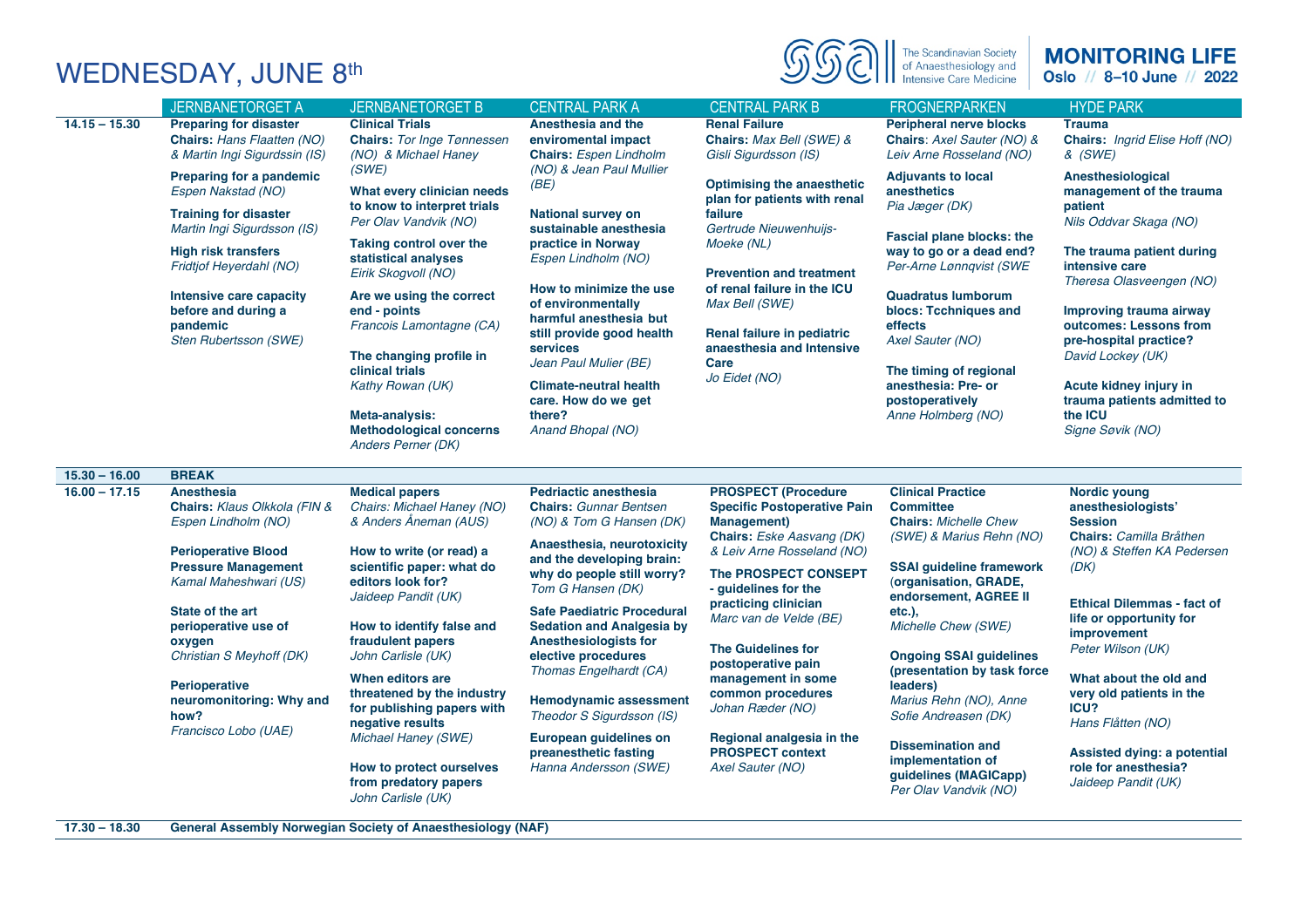# THURSDAY, JUNE 9th

**09.00 – 09.50 Congress Hall** 



|                   | THE ASMUND LAERDAL MEMORIAL LECTURE. Chairs: Stephen Sollid (NO) & Marius Rehn (NO)<br>Does 'copy and paste' of novel in-hospital techniques into pre-hospital practice improve outcomes? David Lockey (UK)                                                                                                                                                                                                                                         |                                                                                                                                                                                                                                                                                                                                                                                                                                                                                                                                  |                                                                                                                                                                                                                                                                                                                                                                                                    |                                                                                                                                                                                                                                                                                                                                                                                                                                                                                                                                 |                                                                                                                                                                                                                                                                                                                                                                                                                                           |                                                                                                                                                                                                                                                                                                       |  |
|-------------------|-----------------------------------------------------------------------------------------------------------------------------------------------------------------------------------------------------------------------------------------------------------------------------------------------------------------------------------------------------------------------------------------------------------------------------------------------------|----------------------------------------------------------------------------------------------------------------------------------------------------------------------------------------------------------------------------------------------------------------------------------------------------------------------------------------------------------------------------------------------------------------------------------------------------------------------------------------------------------------------------------|----------------------------------------------------------------------------------------------------------------------------------------------------------------------------------------------------------------------------------------------------------------------------------------------------------------------------------------------------------------------------------------------------|---------------------------------------------------------------------------------------------------------------------------------------------------------------------------------------------------------------------------------------------------------------------------------------------------------------------------------------------------------------------------------------------------------------------------------------------------------------------------------------------------------------------------------|-------------------------------------------------------------------------------------------------------------------------------------------------------------------------------------------------------------------------------------------------------------------------------------------------------------------------------------------------------------------------------------------------------------------------------------------|-------------------------------------------------------------------------------------------------------------------------------------------------------------------------------------------------------------------------------------------------------------------------------------------------------|--|
| $09.50 - 10.30$   | <b>BREAK</b>                                                                                                                                                                                                                                                                                                                                                                                                                                        |                                                                                                                                                                                                                                                                                                                                                                                                                                                                                                                                  |                                                                                                                                                                                                                                                                                                                                                                                                    |                                                                                                                                                                                                                                                                                                                                                                                                                                                                                                                                 |                                                                                                                                                                                                                                                                                                                                                                                                                                           |                                                                                                                                                                                                                                                                                                       |  |
|                   | <b>JERNBANETORGET A</b>                                                                                                                                                                                                                                                                                                                                                                                                                             | <b>JERNBANETORGET B</b>                                                                                                                                                                                                                                                                                                                                                                                                                                                                                                          | <b>CENTRAL PARK A</b>                                                                                                                                                                                                                                                                                                                                                                              | <b>CENTRAL PARK B</b>                                                                                                                                                                                                                                                                                                                                                                                                                                                                                                           | <b>FROGNERPARKEN</b>                                                                                                                                                                                                                                                                                                                                                                                                                      | <b>HYDE PARK</b>                                                                                                                                                                                                                                                                                      |  |
| $10.30 - 11.45$   | <b>ARDS</b> treatment<br>Post-intensive-care-syndrom<br>(PICS)<br>Chairs: Anders Perner (DK) &<br>Chairs: Hilde Wøien (NO) &<br><b>Bodil Steen Rasmussen (DK)</b>                                                                                                                                                                                                                                                                                   | <b>Industry Platinum</b><br><b>Symposium</b><br><b>Sedana Medical</b>                                                                                                                                                                                                                                                                                                                                                                                                                                                            | <b>Biomarkers for badness</b><br>Chairs: David Lockey (UK) &<br>Theresa Olasveengen (NO)                                                                                                                                                                                                                                                                                                           | <b>Building competencies in low-</b><br>and middle income countries<br>Chairs: Kathy Rowan (UK) &                                                                                                                                                                                                                                                                                                                                                                                                                               | <b>Artificial intelligence</b><br>Chairs: Signe Søvik (NO)<br>& Francisco Lobo (UAE)                                                                                                                                                                                                                                                                                                                                                      |                                                                                                                                                                                                                                                                                                       |  |
|                   | Sangeeta Mehta (CA)<br><b>PICS: An overview</b><br>Pål Klepstad (NO)<br>Physical, mental, and<br>cognitive challenges in ICU<br><b>survivors</b><br>Kristin Hofsø (NO)<br>Is it our fault? -preventing<br><b>PICS syndrome</b><br>Jon Henrik Laake (NO)<br><b>Lessons learned from Post</b><br><b>COVID rehabilitation</b><br>Charlotte Bjørk Ingul (NO)                                                                                            | <b>Ventilation strategies</b><br>Mariangela Pellegrini (SWE)<br><b>Prone position in ARDS:</b><br><b>Respiratory mechanics</b><br>Per Persson (SWE)<br><b>ECMO in ARDS</b><br>Torvind Næsheim (NO)<br><b>Prismalung in ARDS</b><br>Søren Pischke (NO)<br><b>Management of the fluid</b><br>balance in prevention and<br>therapy of ARDS<br>Maria Cronhjort (SWE)                                                                                                                                                                 | <b>Introducing Inhaled</b><br><b>Sedation to Intensive</b><br>Care<br><b>Current challenges in</b><br><b>ICU</b> sedation and the<br>Sedaconda study<br>Alexander Kersten, (GER,<br><b>Implementation of</b><br>inhaled sedation - to<br>whom and at what cost?<br>Anil Hormis (UK)<br><b>Discussion &amp; questions</b>                                                                           | <b>Biomarkers for badness in</b><br>sepsis and trauma<br>Torsten Eken (NO)<br><b>Biomarkers for badness in</b><br>stroke<br>Rajiv Advani (NO)<br><b>Biomarkers for badness in</b><br>cardiac arrest<br>Kjetil Sunde (NO)<br><b>Biomarkers for</b><br>perioperative events<br>Giovanna Lurati Buse (GER)                                                                                                                                                                                                                         | Andreas Barratt-Due (NO)<br><b>Global anesthesia and Nordic</b><br>network<br><b>Emily Tegnell (SWE)</b><br><b>Facing your own arguments</b><br>coming back at you<br>Jannicke Mellin-Olsen (NO)<br><b>Building anesthesia and ICU</b><br>competence in Malawi<br>Gunnar Bentsen (NO)<br><b>Médecins Sans Frontières role</b><br>in building capacity in<br>surgical activities in low- and<br>middle-income countries<br>Nora Zergi (NO) | AI and deep learning for<br>dummies<br>Jie Hou (NO)<br><b>Predicting hypotension</b><br>and improving goal-<br>directed therapy during<br>surgery via machine<br>learning algorithms<br>Kamal Maheshwari (USA)<br>Artificial Intelligence in<br><b>Critical Care Medicine</b><br>Michael Pinsky (USA) |  |
| $11.45 - 12 - 45$ | <b>LUNCH with ePoster presentations</b>                                                                                                                                                                                                                                                                                                                                                                                                             |                                                                                                                                                                                                                                                                                                                                                                                                                                                                                                                                  |                                                                                                                                                                                                                                                                                                                                                                                                    |                                                                                                                                                                                                                                                                                                                                                                                                                                                                                                                                 |                                                                                                                                                                                                                                                                                                                                                                                                                                           |                                                                                                                                                                                                                                                                                                       |  |
| $12.45 - 13.45$   | <b>Oral Presentation Abstracts</b><br><b>Intensive Care Medicine</b>                                                                                                                                                                                                                                                                                                                                                                                | <b>Oral Presentation Abstracts</b><br><b>Intensive Care Medicine</b>                                                                                                                                                                                                                                                                                                                                                                                                                                                             | <b>Oral Presentation Abstracts</b><br><b>Perioperative Care</b>                                                                                                                                                                                                                                                                                                                                    | <b>Oral Presentation Abstracts</b><br><b>Perioperative Care</b>                                                                                                                                                                                                                                                                                                                                                                                                                                                                 | <b>Oral Presentation Abstract</b><br><b>Emergency medicine and</b><br><b>Prehospital Care</b>                                                                                                                                                                                                                                                                                                                                             | <b>Oral Presentation</b><br><b>Abstract Pain</b>                                                                                                                                                                                                                                                      |  |
| 13.50 - 15.05     | Neuroanaesthesia and<br><b>Intensive Care</b><br>Chairs: Kjetil Sunde (NO) &<br>Matti Reinikainen (FI)<br>Anaesthesia for<br>endovascular thrombectomy<br>Anders C. Feyling (NO)<br><b>Anaesthesia for awake</b><br>craniotomy<br>Francisco Lobo (UAE)<br>Protecting the brain in the<br><b>ICU</b><br>Anders Åneman (AUS)<br><b>Lessons from multimodal</b><br>neuromonitoring in<br>aneurysmal subarachnoid<br>haemorrhage<br>Kirsten Møller (DK) | From the polio pandemic to<br>the COVID pandemic: 70<br>years since intensive care<br>was invented<br><b>Chairs: Tor Inge Tønnessen</b><br>(NO) & Jon Henrik Laake (NO)<br>The invention of intensive<br>care medicine in<br><b>Scandinavia</b><br>Hannah Wunsch (CA)<br><b>European export of</b><br>intensive care medicine to<br><b>USA: The history of Society</b><br>of Critical Care Medicine<br>Michael Pinsky (US)<br><b>Reflections on Critical</b><br>Care's Past, Present, and<br><b>Future</b><br>Hannah Wunsch (CA) | <b>Analgosedation in ICU -</b><br><b>ABCDEF bundle</b><br><b>Chairs: Luis Romundstad</b><br>(NO) & Pål Klepstad (NO)<br><b>ABCDEF bundle: An</b><br>overview<br>Hilde Wøien (NO)<br><b>Delirium</b><br>Kirsten Møller (DK)<br><b>Delirium: Drugs to use</b><br>and drugs to avoid<br>Sangeeta Mehta (CA)<br>How to treat difficult<br>patient populations<br>(COVID, ECMO)<br>Luis Romundstad (NO) | <b>Ultrasound and the</b><br>anesthesiologist<br><b>Chairs: Ingrid Elise Hoff</b><br>(NO) & Gunnar Bentsen (NO)<br>Pre- and perioperative<br>echocardiographic<br>assessment - when, why<br>and how?<br>Lars Øyvind Høiseth (NO)<br><b>Critical care</b><br>echocardiography - asking<br>the right questions and<br>providing appropriate<br>responses<br>Michelle Chew (SWE)<br><b>Ultrasound in the critically</b><br><b>ill patient</b> Torvind Næsheim<br>(NO)<br><b>Ultrasound and needle</b><br>finesse Trine Kåsine (NO) | <b>Climate crisis: Implications for</b><br>health and disease<br><b>Chairs: Per-Arne Lønnqvist</b><br>(SWE) & Kristin Wisløff-Aase<br>(NO)<br><b>Climate change: Direct and</b><br>indirect consequences for<br>human health<br>Kristin Aunan (NO)<br>How can dietary guidelines<br>improve health without<br>negatively affecting the<br>environment?<br>Rune Blomhoff (NO)<br><b>Panel discussion</b>                                   | <b>Industry Silver</b><br><b>PAION Scandic ApS:</b><br>Remimazolam - a new<br>ultra-short acting<br>sedative<br>Finn Vestergaard (DK)<br><b>Edwards Life Sciences:</b><br>Al empowered<br>predictive<br>hemodynamic<br>monitoring<br><b>Ulrich Frey (GER)</b>                                         |  |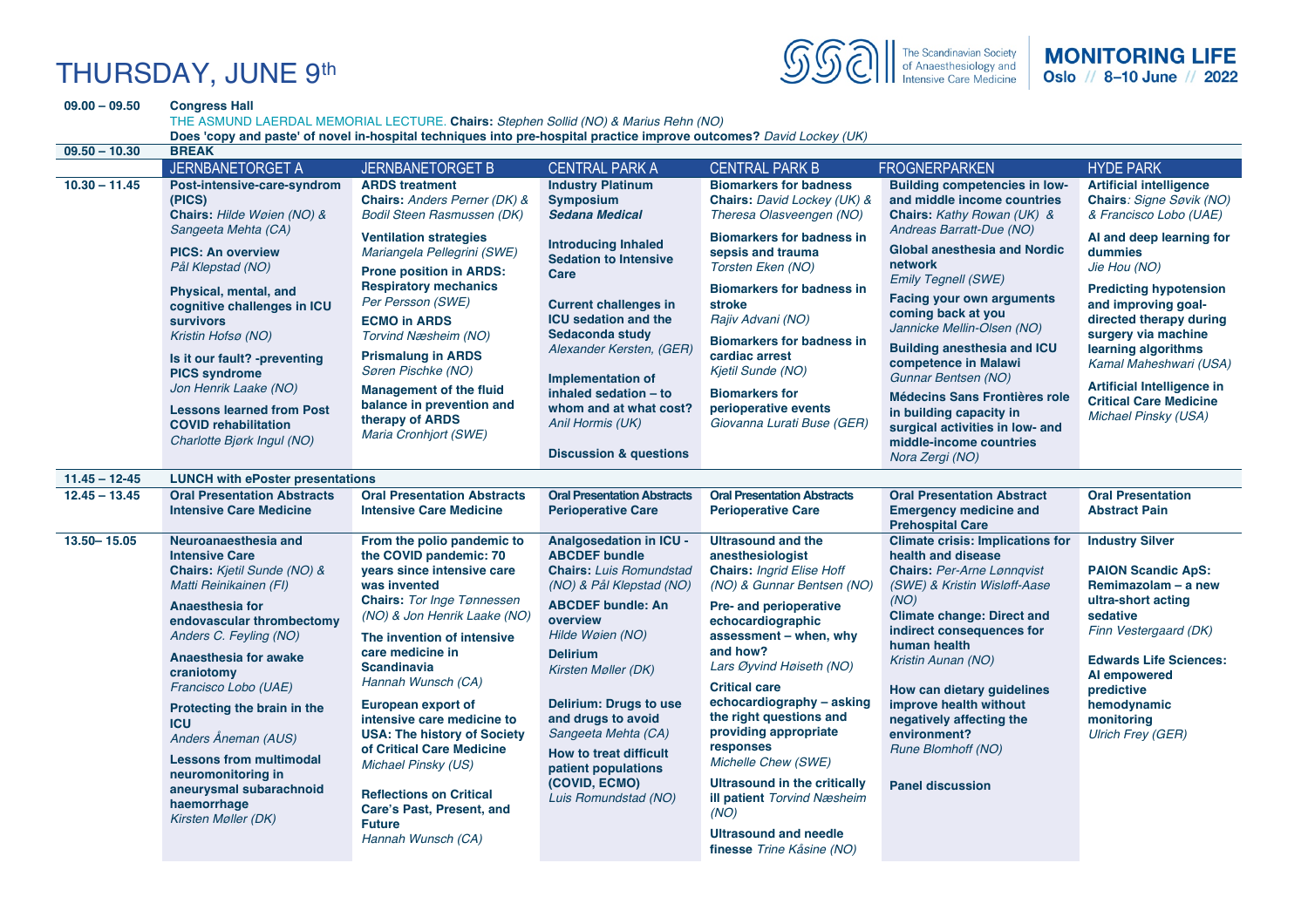# THURSDAY, JUNE 9th



#### **MONITORING LIFE** Oslo // 8-10 June // 2022

| $15.05 - 15.30$                    | <b>BREAK</b>                                                                                                                                                                                                                                                                                                                                                                                                                                                                                                                                                                              |                                                                                                                                                                                                                                                                                                                                                                                                                                         |                                                                                                                                                                                                                                                                                                                                                                                                                                                                                                                                      |                                                                                                                                                                                                                                                                                                                                                 |                                                                                                                                                                                                                                                                                                                                                                                                                               |                                                                                                                                                                                                                                                                                                                                                                                                                                                       |
|------------------------------------|-------------------------------------------------------------------------------------------------------------------------------------------------------------------------------------------------------------------------------------------------------------------------------------------------------------------------------------------------------------------------------------------------------------------------------------------------------------------------------------------------------------------------------------------------------------------------------------------|-----------------------------------------------------------------------------------------------------------------------------------------------------------------------------------------------------------------------------------------------------------------------------------------------------------------------------------------------------------------------------------------------------------------------------------------|--------------------------------------------------------------------------------------------------------------------------------------------------------------------------------------------------------------------------------------------------------------------------------------------------------------------------------------------------------------------------------------------------------------------------------------------------------------------------------------------------------------------------------------|-------------------------------------------------------------------------------------------------------------------------------------------------------------------------------------------------------------------------------------------------------------------------------------------------------------------------------------------------|-------------------------------------------------------------------------------------------------------------------------------------------------------------------------------------------------------------------------------------------------------------------------------------------------------------------------------------------------------------------------------------------------------------------------------|-------------------------------------------------------------------------------------------------------------------------------------------------------------------------------------------------------------------------------------------------------------------------------------------------------------------------------------------------------------------------------------------------------------------------------------------------------|
|                                    | <b>JERNBANETORGET A</b>                                                                                                                                                                                                                                                                                                                                                                                                                                                                                                                                                                   | <b>JERNBANETORGET B</b>                                                                                                                                                                                                                                                                                                                                                                                                                 | <b>CENTRAL PARK A</b>                                                                                                                                                                                                                                                                                                                                                                                                                                                                                                                | <b>CENTRAL PARK B</b>                                                                                                                                                                                                                                                                                                                           | <b>FROGNERPARKEN</b>                                                                                                                                                                                                                                                                                                                                                                                                          | <b>HYDE PARK</b>                                                                                                                                                                                                                                                                                                                                                                                                                                      |
| $15.30 - 16.45$<br>$17.00 - 17.45$ | Organ monitoring - the<br>anaesthesiologist of the<br>future<br><b>Chairs:</b> Espen Lindholm<br>(NO) & Giovanna Lurati Buse<br>(GER)<br>Emerging technologies -<br>the turn from global to<br>organ monitoring<br>Tor Inge Tønnessen (NO)<br><b>Effect of cerebral injury</b><br>and donor management on<br>donor organs and<br>outcomes after<br>transplantation<br><b>Rutger Ploeg (UK)</b><br><b>Measuring tissue perfusion</b><br>in organs<br>Michael Pinsky (US)<br><b>Neuromonitoring with</b><br>invasive biosensors<br>Peter J. Hutchinson (UK)<br><b>SSAI General Assembly</b> | COVID-19 pandemia -<br><b>Strategies to Fight COVID-</b><br>19: Reflections on Different<br><b>Response Strategies</b><br><b>Chairs: Hans Flaatten (NO)</b><br>& Bodil Steen Rasmussen<br>(DK)<br>Covid-19 - Denmark<br>Nicolai Haase (DK)<br>Covid-19 - Sweden<br>Michelle Chew (SWE)<br>Covid-19 - Norway<br>Jon Henrik Laake (NO)<br>Covid-19 - Finland<br>Matti Rainkinnen (FIN)<br>Covid-19 - Iceland<br>Martin I. Sigurdsson (IS) | <b>SSAI Educational</b><br>committee<br><b>Chairs: Cecilia Escher</b><br>(SWE, EdCom) & Guro<br>Grindheim (NO)<br><b>Education of non-ICU staff</b><br>during the Covid 19<br>pandemic<br><b>Turning 400 ward nurses</b><br>NIV competent within one<br>week<br><b>Anders Nordby (NO)</b><br>From anesthesiologist in a<br>private OD to Karolinska<br><b>Covid ICU</b><br>Mats Fogelberg (SWE)<br><b>COVID teaching in Helsinki</b><br>Johanna Hästabacka & Niina<br>Lempinen (FIN)<br>SoMe; Spreading the word<br>Mads Astvad (DK) | <b>Patient safety</b><br>Chairs: Eirik Skogvoll (NO)<br>& Tom G. Hansen (NO)<br><b>Implications of the Apricot</b><br>and Nectarine studies for<br>the Nordic countries<br>Tom G Hansen (DK)<br><b>Monitoring quality of care</b><br>in anaesthesia<br>Hilde Valen Wæhle (NO)<br>Patient safety in pre-<br>hospital care<br>Stephen Sollid (NO) | <b>Regional anesthesia</b><br>Chairs: Johan Ræder (NO) &<br>Elin Bjørnestad (NO)<br><b>Ultrasound guided epidural</b><br>anesthesia<br>Axel Sauter (NO)<br>Caudal blocks in children:<br>An update.<br>Per-Arne Lønnqvist (SWE)<br>Increasing the effect;<br>volume or concentration-<br>infuasion or bolus-<br>adjuvants or not?<br>Pia Jæger (DK)<br><b>Rebound pain after</b><br>regional anesthesia<br>Anne Holmberg (NO) | Perioperative medicine and<br>management<br><b>Chairs:</b> Ib Jammer (NO) &<br>Hanna Andersson (SWE)<br>Frailty in surgery, just<br>another scoring tool?<br>Elin Aakre (NO)<br><b>Resource allocation and</b><br>management saves lives.<br>Vesa Kontinen (FIN)<br><b>Preoperative optimization</b><br>in collaboration with GP's.<br>Maria Sigurdadottir (IS)<br><b>Measuring the effect of</b><br>perioperative treatment<br>Caroline Fugelli (NO) |
|                                    | Chair: Klaus Olkkola (FIN)                                                                                                                                                                                                                                                                                                                                                                                                                                                                                                                                                                |                                                                                                                                                                                                                                                                                                                                                                                                                                         |                                                                                                                                                                                                                                                                                                                                                                                                                                                                                                                                      |                                                                                                                                                                                                                                                                                                                                                 |                                                                                                                                                                                                                                                                                                                                                                                                                               |                                                                                                                                                                                                                                                                                                                                                                                                                                                       |